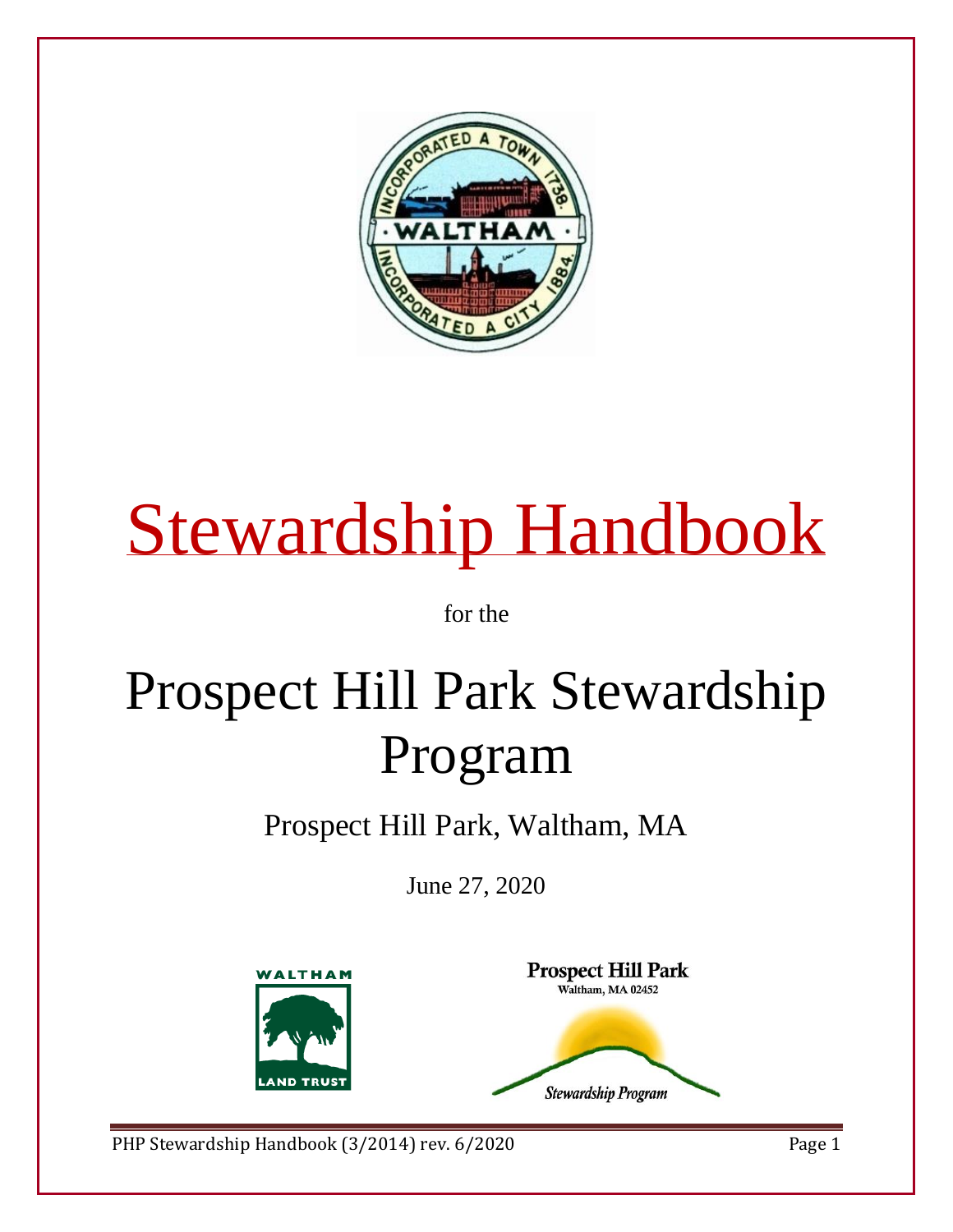Welcome and thank you for volunteering your time to join the **Prospect Hill Park Stewardship Program.** We've learned that proper Stewardship requires a commitment to ourselves, our city and our natural resources. Like any other community asset, open space must be managed. Your help and commitment to this worthwhile effort is greatly appreciated.

**What is stewardship?** In simple terms, stewardship means taking an active role in caring for land to ensure a more promising future for people, plants, and wildlife. Stewardship is an essential element of conservation.

# **I. About This Document**

The purpose of this Handbook is to acquaint new Stewards to the policies, procedures, and programs that are applicable to members of the Prospect Hill Stewardship Program. The handbook is designed to:

- 1. Define the Prospect Hill Park Stewardship Program.
- 2. Outline the responsibilities of the Stewards.

We wish to acknowledge that part of this instruction has been adapted from the *Lexington Conservation Stewards Handbook*, 2005, written by Ery Largay, Lexington Conservation Assistant, Keith Ohmart, Lexington Stewards, Mike Tabaczynski, Lexington Stewards, and Tom Whelan, Lexington Stewards.

Adaptations were made by Ms. Sonja Wadman, Waltham Land Trust Executive Director, for the first training of volunteer stewards in Spring 2012. Adaptations were revised in Spring 2014, 2017, and 2020. Instructions have also been adapted from The Allen Parks Foundation in Allen Texas through their website,<http://allenparksfoundation.org/home.html>

Comments and suggestions for improving this handbook can be emailed to Ms. Wadman at [swadman@walthamlandtrust.org.](mailto:swadman@walthamlandtrust.org)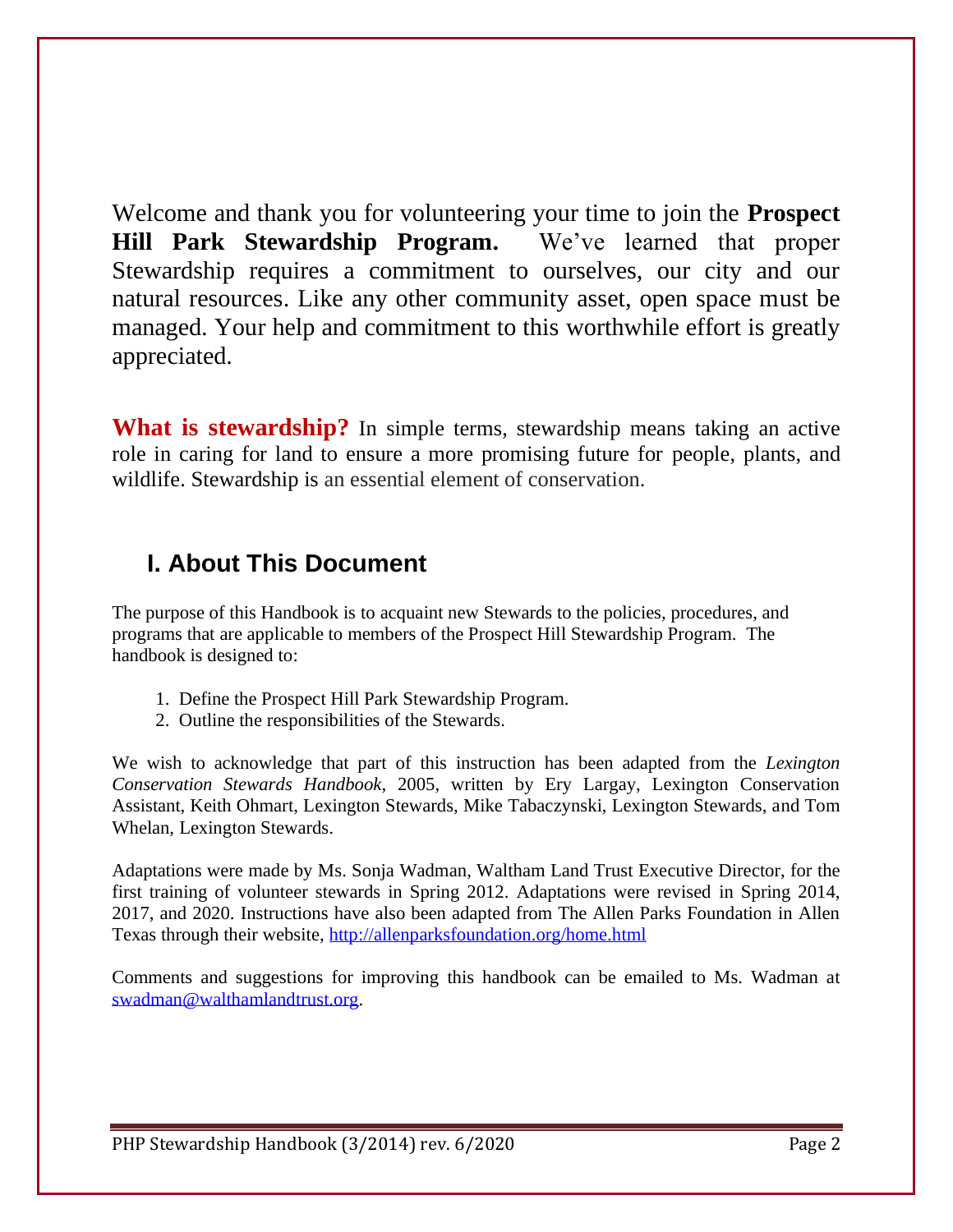# **II. Introduction**

Prospect Hill Park (PHP) is the oldest city-owned park in Waltham, acquired in 1893. Encompassing 252 acres, it is also the largest city-owned park, maintained by City of Waltham's Consolidated Public Works Department (CPW) with oversight from the Recreation Board. PHP is a large, wooded area with dramatic topography containing two main summits. The higher summit, Big Prospect, is the second highest point in the vicinity of Boston, at 485 feet. The lower summit, which measures 435 feet, is known as Little Prospect. Both summits provide some of the best views of the Boston basin. PHP's trails pass through woodlands that include a variety of flora and fauna. The park also contains several vernal pools, which are protected wetlands. PHP is a passive recreation park used primarily for walking, hiking, nature watching and picnicking. There are picnic areas throughout the park that can be reserved for use through a city permit obtained through the City's Recreation Department, otherwise the picnic areas are available on a first come first serve basis.

Throughout the year, PHP attracts visitors and outdoor enthusiasts. During the Fall 2013, local citizens and the Waltham Land Trust (WLT) investigated the possibility of training volunteers to assist the City in maintaining PHP. In Spring 2014, that idea became a reality. In partnership with the City of Waltham's Recreation Department and full-time Ranger, the WLT is training volunteer stewards to serve as "Ambassadors" of the park. This Handbook is designed for them.

# **III. Stewardship Program Overview**

The PHP Stewardship Program was established to enhance Prospect Hill Park by launching a collaboration between local citizens and the City of Waltham. PHP Stewards are volunteers who will serve as Stewards and Ambassadors for this open space. By their mere presence, PHP Stewards give a face to this public space and serve as a liaison between park patrons and the City of Waltham. Individuals ages 18 and older are welcome to join (younger folks require adult supervision).

#### **A. Responsibilities:**

During their time in the park, PHP Stewards serve as the eyes and ears for the park. Stewards identify maintenance concerns, report suspicious activity, serve as a resource to the general public, help to preserve the vitality and integrity of the park, greet visitors and help ensure a positive experience for all patrons.

Volunteers are asked to spend time in the park throughout the year and **report their findings,** ideas, issues, concerns on the **online** Field Report [https://www.city.waltham.ma.us/recreation](https://www.city.waltham.ma.us/recreation-department/webforms/report-park-issues)[department/webforms/report-park-issues.](https://www.city.waltham.ma.us/recreation-department/webforms/report-park-issues) Find this on the Waltham Land Trust's website under **Projects>Volunteer Trail Stewards>Prospect Hill Park Trails.**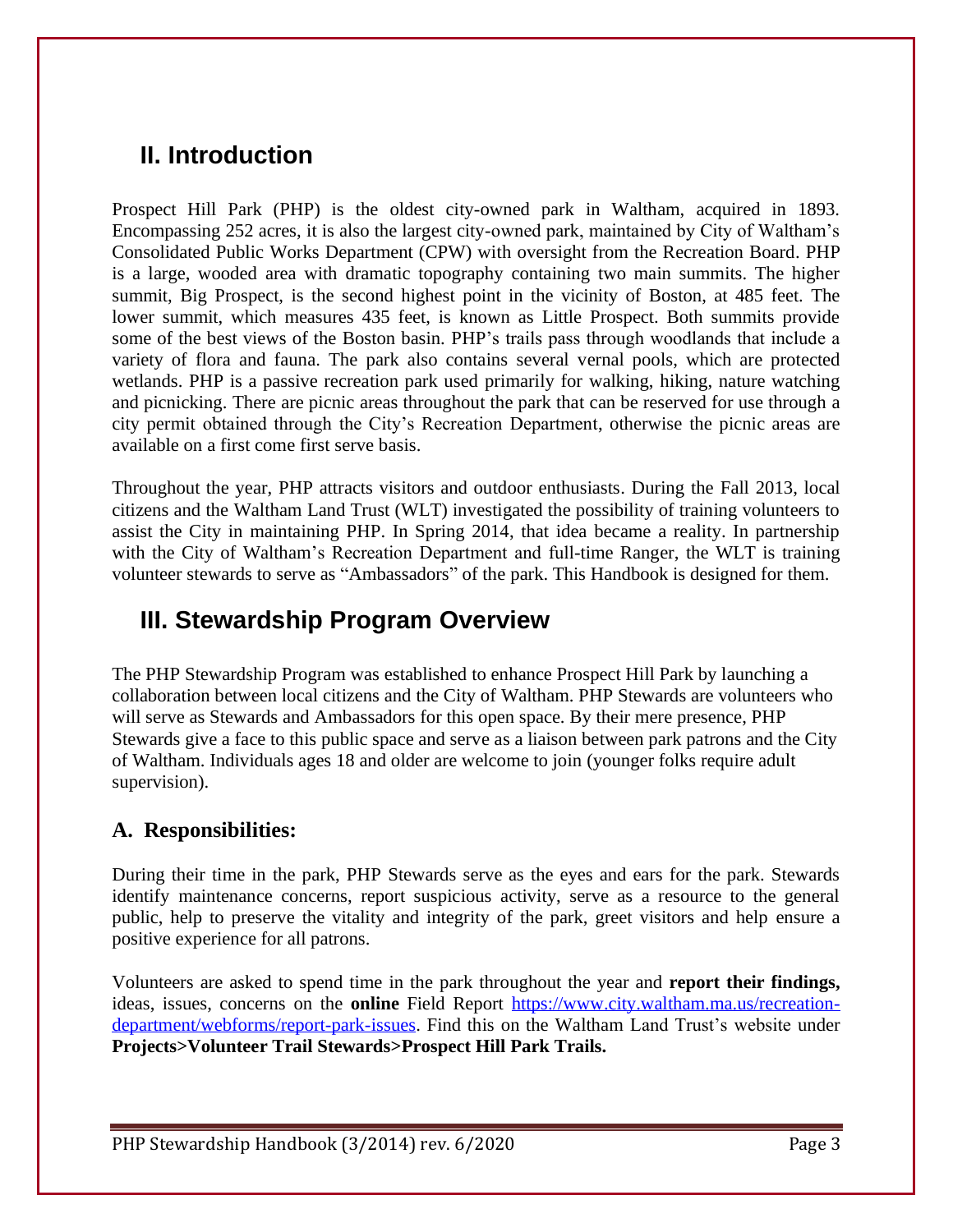#### **B. Basic Do's and Don'ts**

#### **DO**

- 1. Visit your designated choice area of the park on a regular basis.
- 2. Visually inspect and ensure the trails, picnic areas, and other structures, are in good order.
- 3. Note any irregularities, cleaning, or maintenance issues. Remove minor trash and debris.
- 4. Identify and note areas of invasive plants. Remove if possible.
- 5. Keep pedestrian areas clear of small tree branches and debris.
- 6. Welcome all park visitors. Create an atmosphere of friendliness and stewardship.
- 7. Maintain a pleasant demeanor at all times. Act professionally.
- 8. When available, plan to participate in park activities and scheduled clean up days.
- 9. Call Waltham Police or 911 for any safety or health concerns.
- 10. Complete a Field Report to report maintenance and other issues.
- 11. Express your ideas and ask questions.
- 12. HAVE FUN and enjoy the Park. Your help is making it a better place for all.

#### **DON'T**

- 1. Don't perform maintenance that can cause you or anyone else risk or harm.
- 2. Don't rake trails; leaves and pine needles build soil, absorb water, and prevent erosion.
- 3. Don't try to open up an overgrown or blocked trail. Simply report this on the Field Report.
- 4. Don't build new trails, however small.
- 5. Don't mark or blaze trails.
- 6. Don't alter the trails in any way. Note any maintenance on your report.
- 7. Don't apply herbicides/pesticides anywhere in the Park. Note irregularities on your report.
- 8. Don't scold or reprimand bad behavior. Simply note the event in your field report.

#### **C. What to Bring or carry with you**

Be sure to dress appropriately for your time in the Park. You are representing the City of Waltham and the Prospect Hill Park Stewardship Program. Present a neat and professional appearance at all times.

Your own personal sunglasses, insect repellent, water, sanitizer, etc, are all essential items to carry with you during your time in the Park.

Keep extra trail maps within reach to distribute as needed.

Whenever possible, carry a wireless cell phone with you and the contact information of other Stewards, **Park Ranger (781-314-3452), CPW (781-314-3800), WLT (781-893-3355), Police non-emergency (781-893-3700), and Fire non-emergency (781-893-4105).** 

We suggest you bring a notebook and phone/digital camera when you visit your site. (Only use your camera to take pictures where attention is needed in the park. Do not take pictures of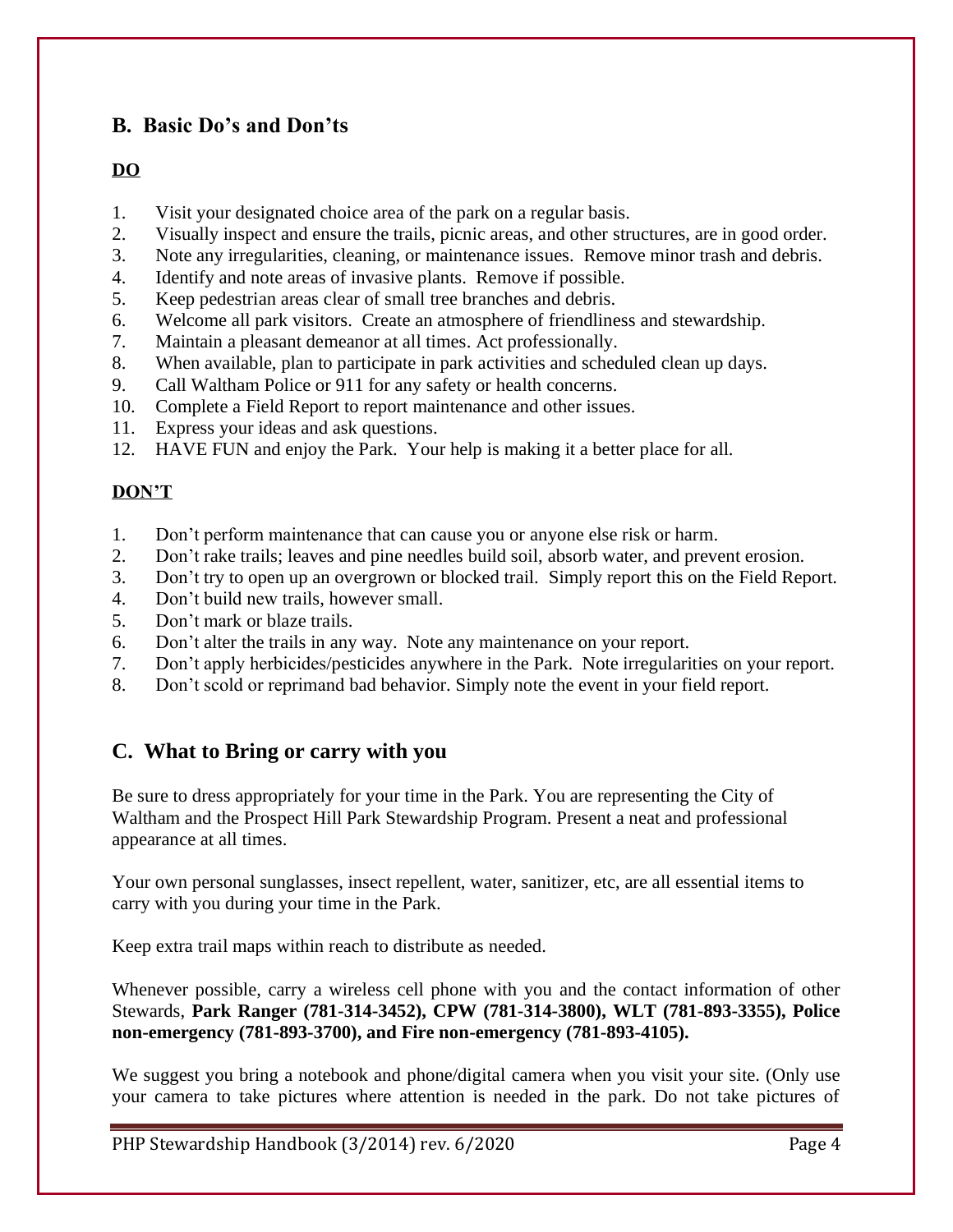individuals visiting the park. Please respect their privacy). **Also bring WLT Steward business cards that you have personalized** to give to people wanting more information about the Stewardship Program.

#### **D. What to Look For and Take Note Of**

- Any unusual changes in natural or manmade features.
- Presence of unusual wildlife (you are not looking for just *problems*).
- Illegal activities, or evidence of such, particularly underage drinking, fires, operation of motor vehicles, hunting or trapping, shooting, and disposal of hazardous materials or pollutants.
- Evidence of trees and brush being cut in ways that are not proper trail trimming.
- Large deposits of trash or junk.
- Vandalism.
- Digging of holes.
- Any type of construction.
- Overgrown trails.
- Trails that are becoming progressively eroded or unsafe.
- Trails that are very wet or muddy outside the spring wet season (roughly March—April).

#### **E. Dealing with Hazardous Materials (Hazmats)**

#### **Examples of familiar hazmats:**

Household pesticides, fertilizers, paint, batteries, oil filters, oil tanks and containers, refrigerators, air conditioners.

These can generally be removed by Stewards if done carefully to prevent spillage. Otherwise, call the Park Ranger (781-314-3452) or CPW (781-314-3800) with questions. If fresh leakage is evident or if you are in doubt about what to do, mark and record the location of the item and contact the CPW department and/ or the WLT for follow-up.

If you encounter any unfamiliar materials or containers, DO NOT go near them. Mark and record the exact location and immediately contact the non-emergency Fire Department (781-893-4105) and the City's Recreation Department for follow-up.

#### **F. Meeting Others**

Stewards are the "front line" of the parks public outreach. You are very likely to encounter other visitors when walking the trails. Be as welcoming as possible. This type of face-to-face outreach is one of the best ways to encourage responsible behavior and reinforce public support of natural open space preservation.

#### **G. "Irresponsible" Visitors**

• Visitors acting irresponsibly usually respond positively if politely reminded that their actions adversely affect natural open space and its visitors. However, be aware of your own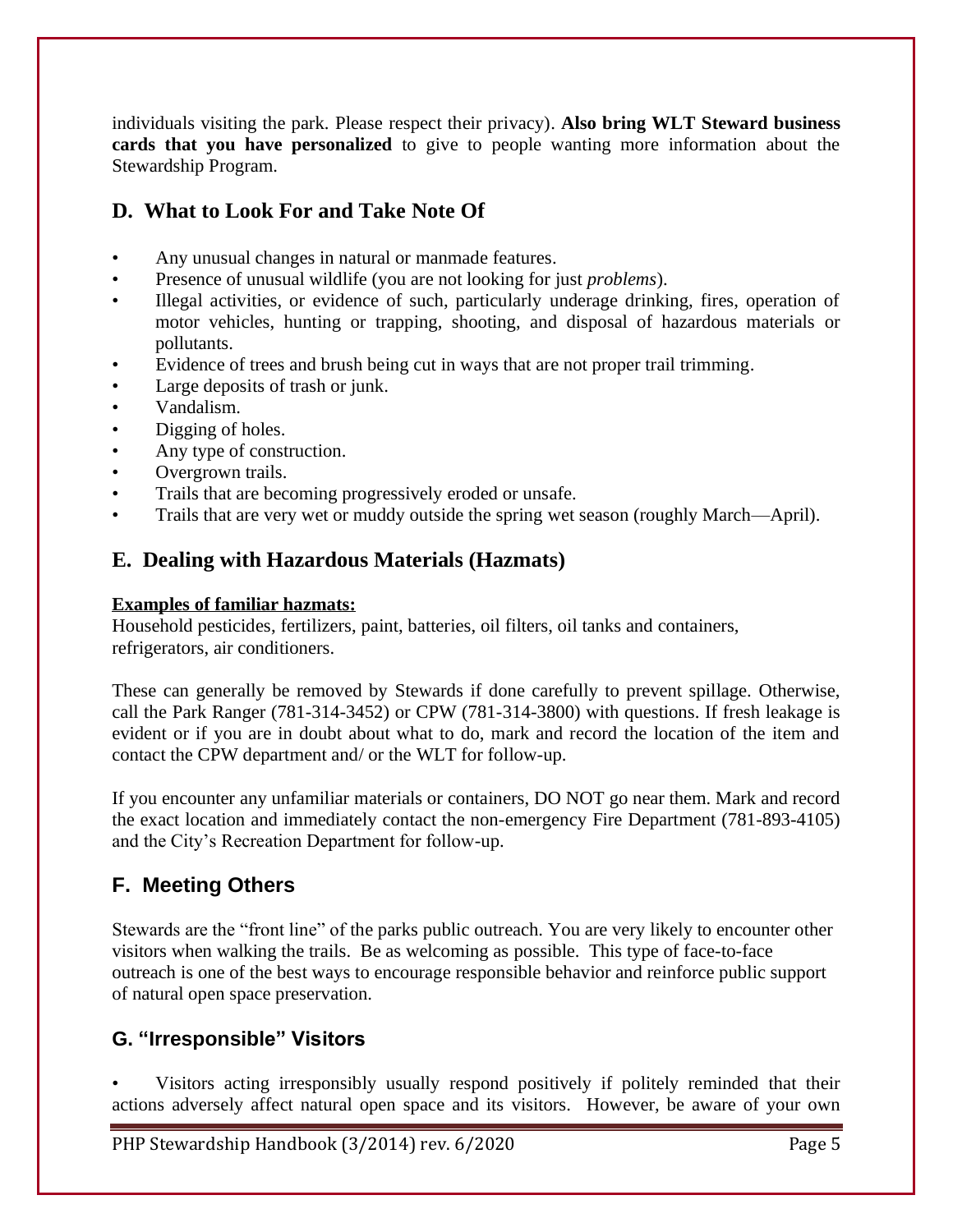safety at all times.

- DO NOT ARGUE OR ANTAGONIZE ANYONE. Simply refer them to the Park Ranger
- Don't approach anyone you feel might be threatening or dangerous. Move to a safe distance and discreetly contact Waltham Police (911 or 781-893-3700 nonemergency).

#### **H. Follow Up**

Carry trail guides and a notebook to take the contact information of people you talk to. Try to always follow up with them and ask if they are interested in joining the Prospect Hill Park Stewards, the Waltham Land Trust, or the stewardship effort in general.

#### **I. HAVE FUN!**

Enjoy your time in the park; others will feel the pleasure it brings you and join the movement!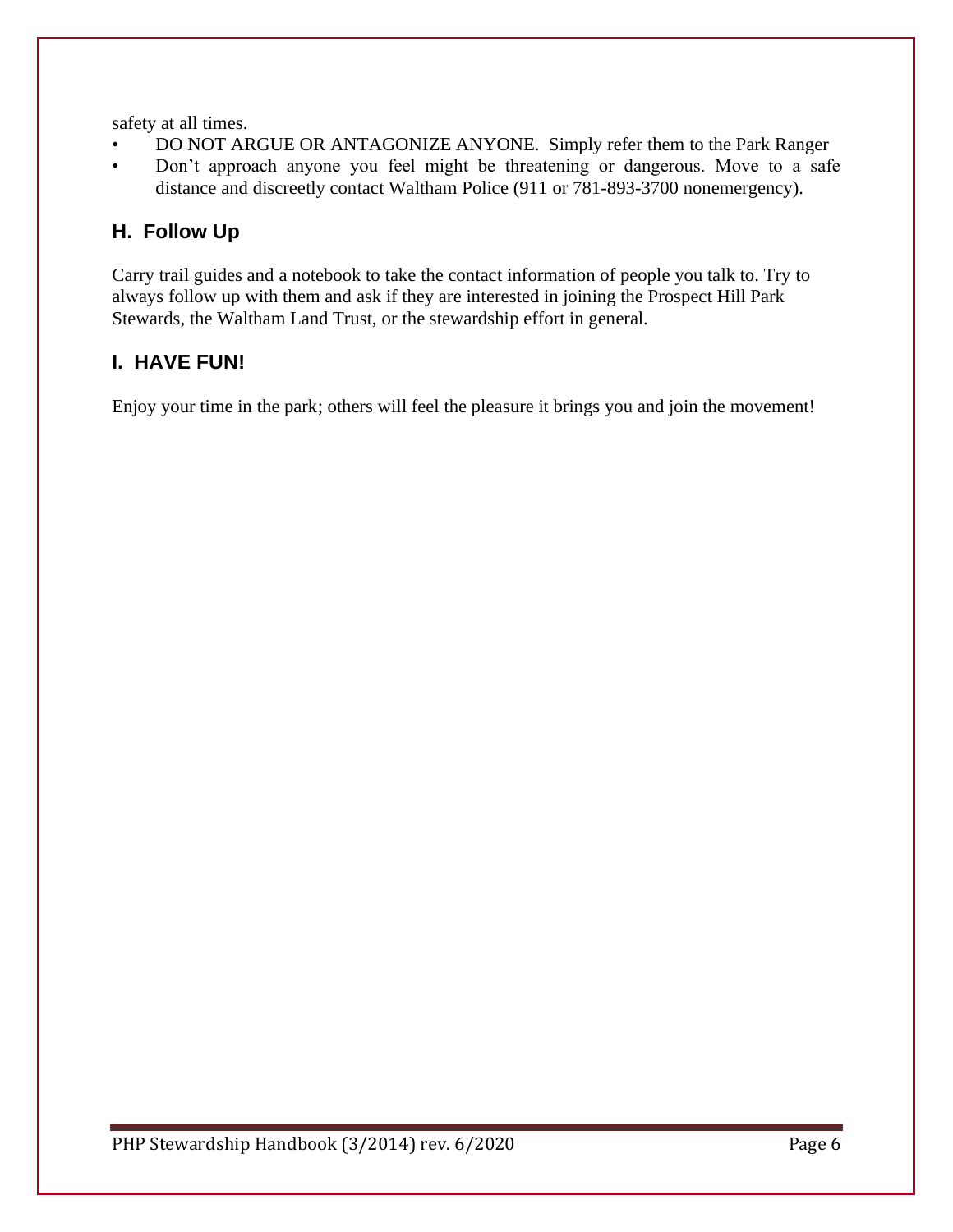# **IV. Important phone numbers and addresses:**

**For all emergency issues and concerns:** *ALWAYS Dial 911!*

### **Important Phone Numbers:**

| Park Ranger                       | 781-314-3452 |
|-----------------------------------|--------------|
| Police non-emergency              | 781-893-3700 |
| Fire non-emergency                | 781-893-4105 |
| <b>Waltham Recreation Board</b>   | 781-314-3475 |
| Waltham Consolidated Public Works | 781-314-3800 |
| <b>Waltham Recycling</b>          | 781-314-3390 |
| Waltham Land Trust                | 781-893-3355 |

# **Important Addresses:**

| <b>Waltham Land Trust website</b>             | www.walthamlandtrust.org   |
|-----------------------------------------------|----------------------------|
| <b>Hazardous Waste Facility</b>               | 60 Hartwell Ave, Lexington |
| Police/Fire Department (main)                 | 175 Lexington St, Waltham  |
| Park Ranger E-mail                            | agreen@city.waltham.ma.us  |
| <b>Prospect Hill Park Stewardship Program</b> | wallhamphp@gmail.com       |

# **V. Organized Park Clean Up Events**

At various times during the year, park clean up events will be coordinated with the City of Waltham to assist with maintaining the park. The information that follows is proper instruction for the Stewards who participate in these park clean ups.

Although not required, invasive Plant removal is part of regular stewardship activities and cleanup events **if you have been trained in plant identification and removal practices.**

PHP Stewardship Handbook (3/2014) rev. 6/2020 Page 7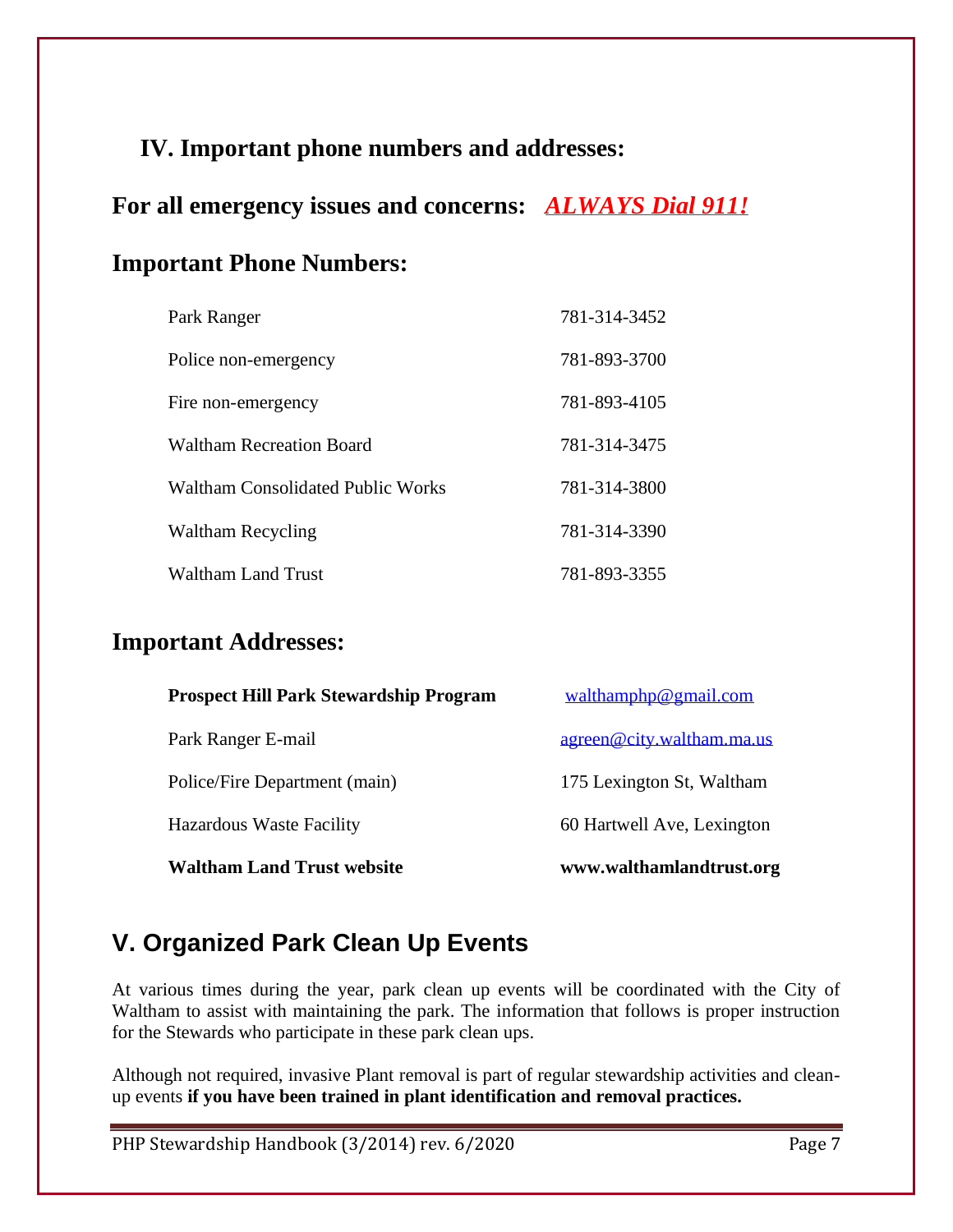# **The following sections are instructions on proper invasive plant removal and proper pruning techniques.**

#### **Removing Invasive Plants**

Eradication efforts to control and eliminate invasive species requires careful planning in order to be successful. All efforts are labor intensive and time consuming. Some require repeated efforts over two or more growing seasons in order to be successful. Nevertheless, progress is possible and the work important in order to retain and expand the potential for native species to thrive. What follows is a brief overview of recommended procedures for a few of the most prevalent invasive species in Waltham.

#### **Offsite Disposal**

Species that cannot be left to decompose cannot be sent to public landfills or compost stations where they would regenerate and spread. To dispose of these plants:

- 1. Use thick black plastic bags.
- 2. If a reasonable number of bags of plants are collected, they can usually be distributed to volunteers to be left at the curb for weekly TRASH pickup one bag at a time.
- 3. If an impractical number of bags are collected, contact the DPW to arrange for the bags to be picked up *as trash, not compost* at the site.
- 4. If trash collection personnel refuse to take them, contact the DPW to arrange to deliver the bags to one of their trash dumpsters.

#### **Oriental Bittersweet (***Celastrus orbiculatus***)**

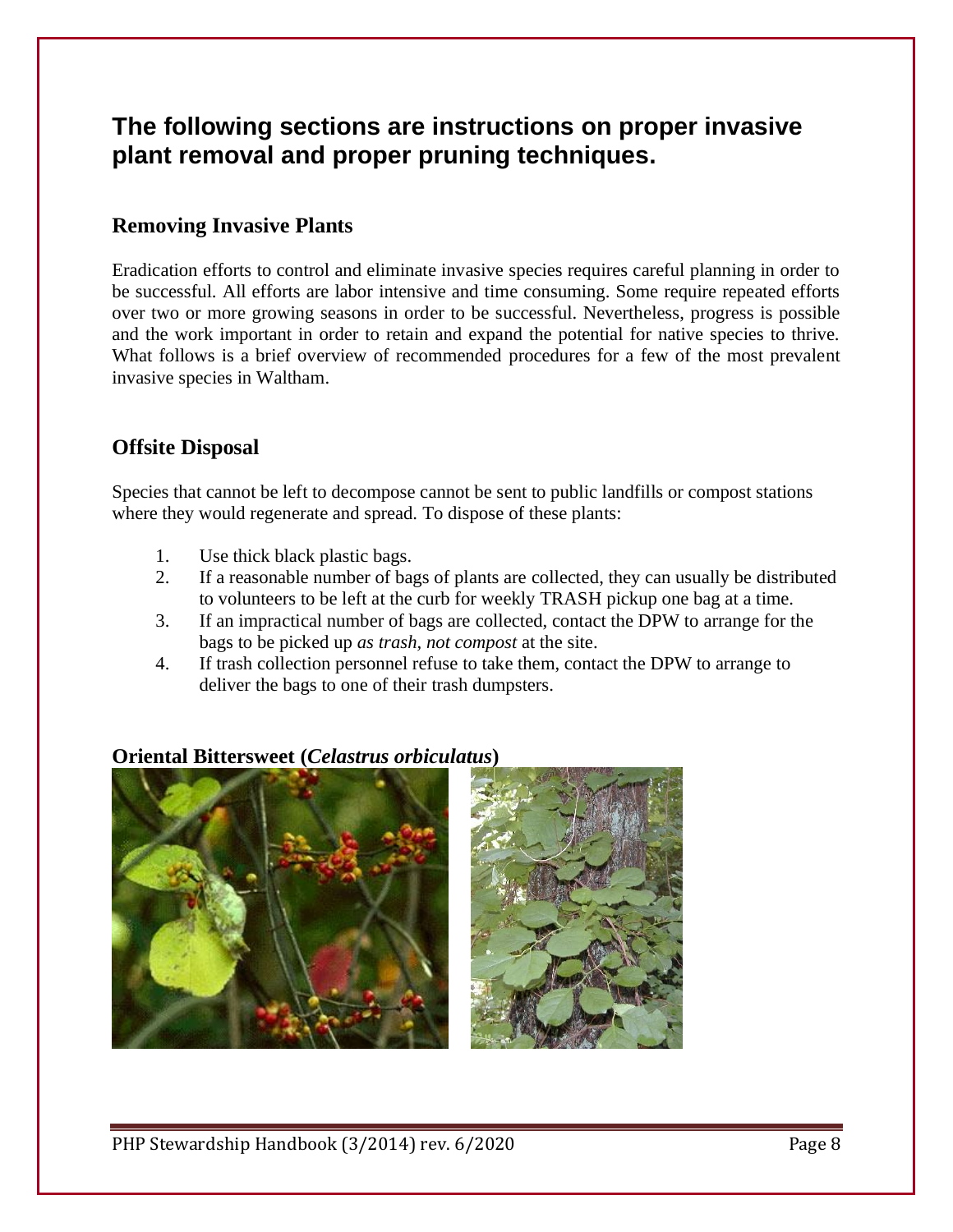Oriental Bittersweet vine is the familiar vine with the attractive fall berries that open from orange to red as they ripen and are a sometimes favorite for creating eye-catching fall wreath displays. The vine itself, if left unchecked can eventually bring down trees and blanket an area with vigorous growth that covers everything in its path.

Young vines can be uprooted by hand with care to pull out as much of the root as possible. The uprooted vines can be dispersed in the surrounding underbrush to decompose. Return visits to the cleared area later in the season and for the following 2-3 years are necessary to determine if all root stock has been eradicated.

Older, woody plants that have succeeded in climbing nearby trees should be cut at the base. Cut the climbing vines up as high as you can reach, but leave the remaining vines that have climbed into the tree canopy in place as pulling them down will likely cause damage to the trees themselves. Disperse the cut vines in the adjacent undergrowth for decomposition. The root stock will re-sprout, often in the same season if cut before late summer/early fall. If cut in the fall, they will re-sprout the following season. Repeat visits are necessary to continue cutting back the new growth and eventually depriving the main rootstock of any ability to regenerate.

#### **Garlic Mustard (***Alliaria petiolata***)**



Garlic mustard is a biennial with first year plants setting small rosettes of leaves that lie close to the ground and are often unnoticed until much later in the season or over the winter when snow cover is light. It is the second year plants that raise their flower stalks to set seed and are most recognizable. While perhaps the easiest of our common invasive species to physically remove by hand, it can be one of the most frustrating to control in that its seeds remain viable for up to five years in the soil. The absolute key in tackling this species is to adopt a multi-year plan, returning each year to the same treatment areas for continued removal until all evidence of the plant is gone. Once a program of eradication of garlic mustard is begun in a given area, a commitment should be made to return to this area on an annual basis until there is no further sign of this species returning.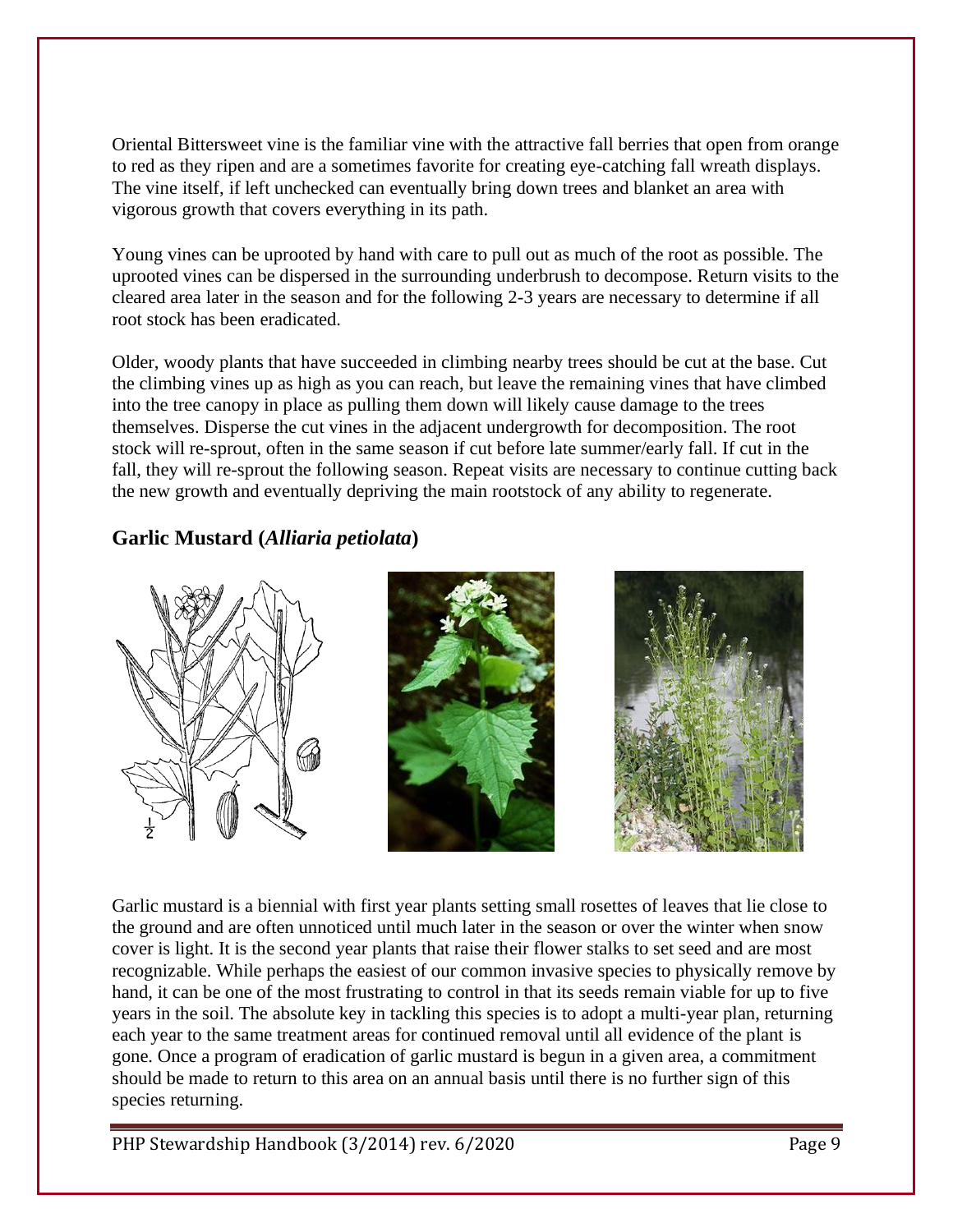The best method to remove this plant is by hand removal in the spring from mid to late April until mid to late May. This is the time of year when pulling the plant by the roots is easiest as the soil is typically moist from spring rains. Once the plant has finished flowering and set seed, it is best to not disturb it as the seeds disperse very easily and can cling to clothes, shoes, etc, which will spread the seeds over a far wider area than if left alone.

The best method for hand removal is to grasp the plant at the base of the stalk and gently pull the roots from the ground. With practice, the whole root is easy to remove in most soils. Do try and pull the root even if the flower stalk breaks off, as the plant is often able to generate new growth from imbedded roots and finish its flowering and seed production cycle either later in the year or the following season.

When clearing an area, make every effort to remove every specimen visible. Leaving only a few plants will generate enough seed to repopulate a cleared area the following season. If first year growth plants are noticed during removal of the second year plants, it is often best to leave them until the following season. The root structure of the first year plants is not as robust, often resulting in removal of the leaf rosettes only, leaving the roots in the ground. Second year plants are far easier to remove in their entirety, roots and all.

Discard the entire plant, roots and all, in plastic garbage bags which should be sealed and disposed of either with your curbside trash pickup or if in large quantities, contact WLT to arrange for DPW disposal. Do not attempt to compost this plant, as its recuperative powers to finish its flowering cycle and generate seed are nearly miraculous.

#### **Trimming and Pruning**

The most important rule of thumb to observe in performing routine trail maintenance involving trimming or cutting of branches, etc., is to leave as little evidence in the form of visible cuts as possible. The end result of your endeavors should ideally be a trail that is free of protruding branches and looks as natural as possible. This is not always achievable, especially in areas with heavy brambles that must be sheared, but the overall goal should be to make the evidence of trimming as unobtrusive as possible.

The most frequently forgotten part of the trimming job is the removal of cuttings from the trail.

#### **Why Pruning Technique Matters:**

The pruning of limbs of woody plants must be done properly so that the cuts made heal correctly. Improper cuts, especially where limbs meet the trunk of the plant can lead to disease and the eventual weakening and death of the plant.

The area of the plant where the limb meets the trunk is called the branch collar. This is the zone where branch collar tissue develops from the branch ends towards the trunk, turning abruptly downward at the branch base. Trunk collar tissue develops later in the life of the branch, growing up and over the branch collar tissue. The branch collar is the zone where these two types of

PHP Stewardship Handbook (3/2014) rev. 6/2020 Page 10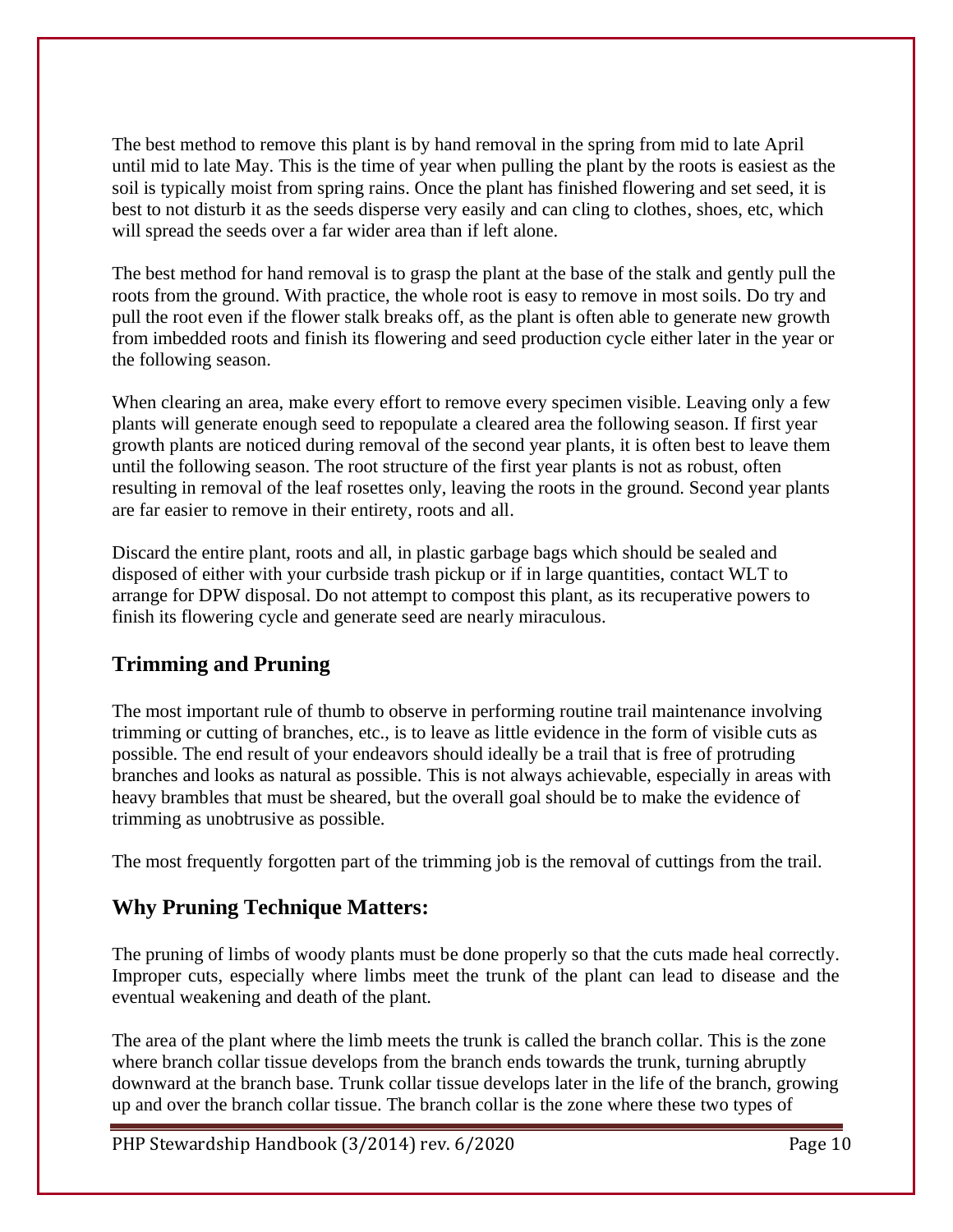tissue overlap. The branch bark ridge is the raised bark that develops in the branch crotch where the branch meets the trunk.

Proper pruning allows the trunk collar tissue to grow over the cut made, eventually walling off the living trunk tissue with a protective layer of bark. Cuts into either the branch collar tissue or the branch bark ridge tissue will not heal properly, allowing for disease organisms to enter the plant's trunk tissue leading to disease and premature death of the plant.

#### **Proper Cuts**

Cuts must be made *outside* of the branch bark ridge and branch collar area angling away from the trunk, but as close as possible to the collar.

There is no set or standard angle for a proper collar cut. Whether a branch collar is obvious or not, the final cut should:

- 1. Minimize the branch stub.
- 2. Leave the branch bark ridge and branch collar intact.
- 3. Minimize the overall size of the pruning wound.

Always stub cut the branch first. This technique uses a minimum of three cuts, the first two cutting off most of the branch but leaving a portion of 1-2' feet remaining for the final finish cut. This technique minimizes the chance of the bark tearing down the trunk, creating a wound that is difficult to heal.